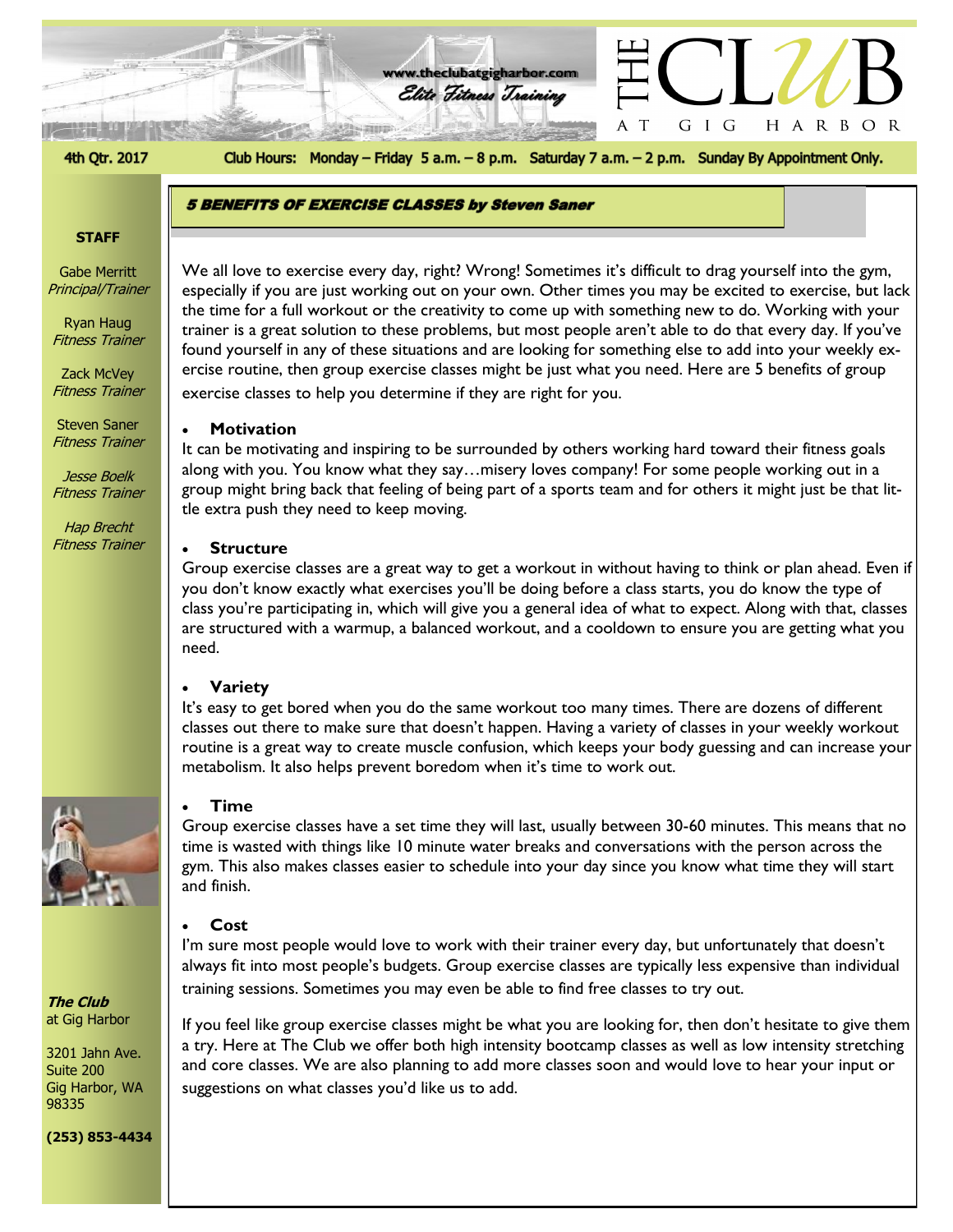## **PUT YOURSELF FIRST by Jesse Boelk**

Diet is a good place to start because it is simple. Many people eat according to where others want to eat and then decide which menu items sound the best. Instead plan ahead, eat according to your goals and don't let others influence your decisions. Preparation is the key in putting yourself first and preventing binging. Execution of this is the next step to work your plan and stay consistent.

Put your workouts into your schedule first and make them a priority. You have invested time, money, and sweat into your program, now it is time to maximize your return.

By structuring your training appointments your trainer will be able to plan your program to maximize your caloric expenditure and recovery. When you cancel or move your appointment times it is costing you results and limiting the progress of your program.

Scheduling classes into your program can be a huge asset, especially for clients who need more accountability and structure while minimizing the total financial investment. Classes can help you incorporate fitness focused people into your social circle. The energy in classes increase your caloric expenditure and minimize the time you have to spend working out.

Your trainer has more than likely incorporated The Club Online into your program. This means that your trainer likely has posted workouts online for you to do. These workouts are crucial to improving flexibility and recovery from your 1 on 1 appointments. When you miss these sessions, your trainer has to adjust your program and this creates more work for you and your trainer. To ensure you are getting the most out of your program, check in with your trainer after you have completed your assigned workouts and give feedback on what you feel worked and what you can progress on. Many times you may need to have a workout partner to ensure that you are adhering to your individual program. Let your trainer know if this is something that you would like to incorporate and we will try and pair you with someone on a similar schedule and program.

Your results are a product of all of the above. If you have inconsistency's in any of the variables, it will be much more difficult to adjust your program to maximize all of the time and effort you are putting into your fitness program. Put yourself first and get the results you deserve!

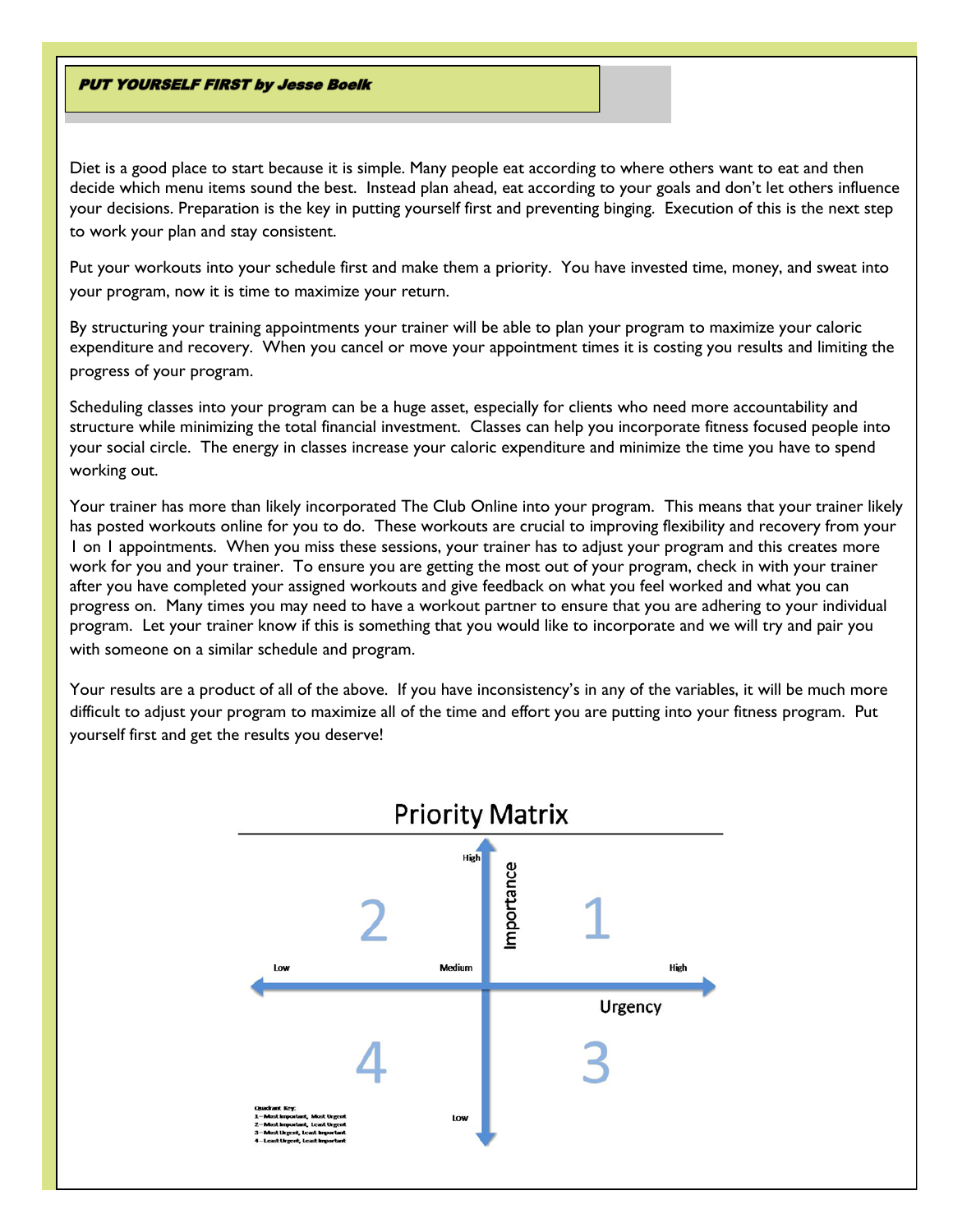### **TIPS TO STAY HEALTHY DURING FOOTBALL SEASON by Gabe Merritt**

**Sweat it out before kickoff -** Getting a sweaty, [total body workout](http://www.fitbodyhq.com/workouts/2-full-body-workouts-no-gym-necessary/) in before heading to the tailgate party will spike your metabolism and help you make healthier decisions throughout the day. Studies show that starting your day off with a high intensity workout encourages you to make better food decisions for the rest of your fun-filled day.

**Eat before the game -** Having a healthy, fiber and [protein rich](http://www.fitbodyhq.com/nutrition/12-delicious-post-workout-protein-shakes/) snack before heading to the tailgate will help you make better decisions once you see the food spread. With a full stomach, you won't be tempted to grab foods out of a simple craving, but rather you will be able to decide if you're truly hungry.

**Pack for success -** Contribute to the chip and wing filled food spread and fight temptation by bringing your own, light version of your favorite tailgate foods. Try a healthy version of dips, pizzas, or baked wings. There are plenty of trimmed down recipes around to give a try, so you can be snacking well all football season long!Also, pack plenty of fun chewing gum. Chewing gum can trick your body into thinking it isn't hungry.

**Make a game plan -** If you know what's going to be at the tailgate party, plan ahead and decide what foods you want to splurge on and what foods you can stand to avoid. Not sure of the menu? As soon as you arrive, take a stroll around the food table. Scope out the selection and make a plan. Fill up on healthy snacks like veggies and dip or proteins, and then take small portions of your splurge items.

**Veggies Galore -** We all like to munch on crunchy snacks while watching football. However, chips and dip is not the best option, especially when the whole bag can be devoured in the span of a few hours. Why not swap the chips for nutritious veggies? Put all sorts of bright colors on the table. It's eye catching and full of flavor to lay out carrots, bell peppers, sugar snap peas, cherry tomatoes or broccoli. If you want to use a dip, just make sure it's reduced-fat.

**Grill Master -** Swap the Buffalo wings for lean chicken breast. Chicken breast (without skin) is a great source of protein and a better option than fatty, breaded wings. To get your Buffalo wing fix, grab your favorite hot sauce and drizzle it on the chicken as it grills on the BBQ.

**Beverages -** Bring your own light and/or low calorie beverage to the tailgate! Switch your preferred beverage to the lighter version to slash calories in a quick, easy way. Also, drinking water throughout the game will not only help your body function properly, but reduce the desire to drink more alcohol. Added bonus: it will reduce the effects of a hangover.

**Keep it moving -** Walk and talk during the tailgate to burn a few extra calories. Watching a game at home? Make yourself get up and do something productive in a different room during commercials and especially during halftime.

#### **SUGGESTION BOX**



Have suggestions for The Club?

Ever wanted to give some feedback or ask for some changes?

We want to hear your suggestions.

Please do not hesitate to let us know what you think.

We want to make sure that your suggestions

and requests are heard and recognized.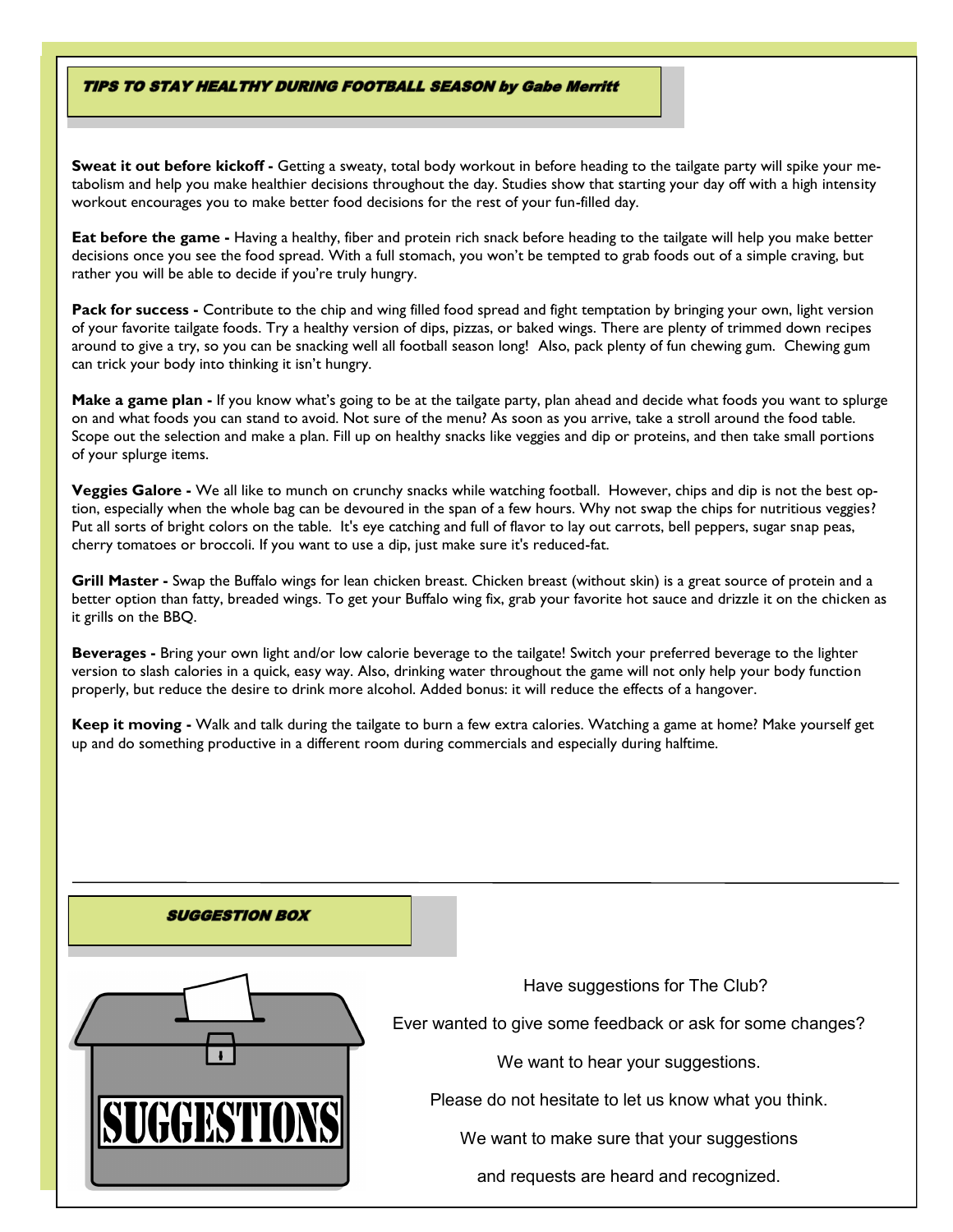## **YOU CANT OUT-TRAIN A BAD DIET by Ryan Haug**

All too often we tell ourselves, "Just one more drink/bite, I'll work it off tomorrow." Or the ever popular, "I'm good, it's my cheat day." Then tomorrow comes around (potentially nursing a slight headache), you sadly don't make it to the gym and find yourself even worse off than when you started. The cycle continues until you conveniently blame your trainer and become frustrated with your "lack of results."

Whoa…Whoa…Whoa, let's take a step back and re-evaluate how we got here. In multiple moments of weakness YOU decided a little bit more wouldn't hurt. When you add a lot of little bit mores together, they add up to one big problem. Did you think this wasn't going to be hard? Did your Grandpa never tell you that anything worth having is hard? Then let me be the first to tell you, "It's HARD!"

When you start down this slippery slope, it doesn't end well for anyone. You can't out-train a bad diet. What you put in your body matters as much, if not more than, how you train it.

Revamp your diet, concentrating on carbohydrates. Carbohydrates — particularly sugar, soft drinks and starches like potatoes, rice, pasta, bread, cereals and crackers — drive levels of insulin, your "fat storage" hormone, through the roof, which makes it brutally hard to lose body fat. Eat more protein and fat, get your carbs from vegetables and fruits, and eat less of everything.

Exercise regularly, but exercise smart. Increase the intensity and shorten the time. Circuit and interval training are the reasons that have trainers and exercise physiologists the most excited these days when it comes to both health benefits and fat burning. Pay attention - they're right!

Recognize that fitness and six-pack abs aren't the same thing. Exercise for fitness and for health, and to maintain your gains. But don't expect your morning walk to transform your body, especially if you don't take serious aim at your diet.

The bottom line is no matter how hard you train in the gym, your diet must be revamped as well. If you're consistent with your workouts, you have to match that consistency with your diet. Talk to your trainer about the adjustments that can be made to your diet using a food journal and some accountability. You'll be happier with your results!

Be total health happy!



## **Join us for these NEW CLASSES:**

**Tuesday; 6am—Core and Stretch Class 9am—HIIT Class**

**Wednesday: 5pm—HIIT Class**

**Thursday 6am—HIIT Class 9am—Core and Stretch Class**

# **OUR CLASSES ARE FOR BOTH MEMBERS AND NON-MEMBERS, SO HELP US SPREAD THE WORD AND INVITE A FRIEND!**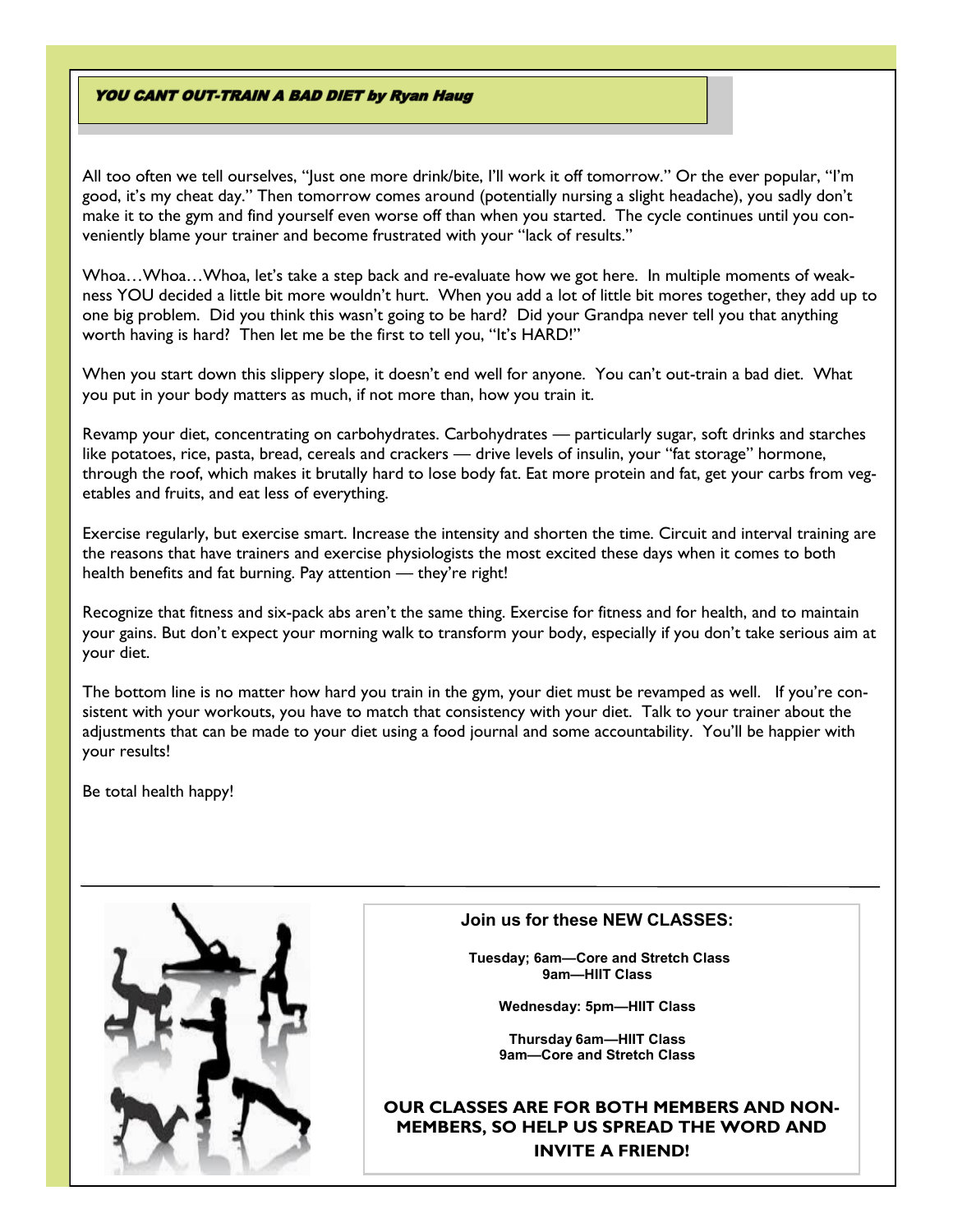## **HOME WORKOUT SUCCESS by Zack McVey**

Let's face it, you won't always be able to make it into The Club to train. Kids, work, appointments, and life in general have a way of crowding out the daily schedule. It's always best and most beneficial to get away from the stresses of life for an hour and go to the gym, but in a pinch it's nice to have options for a home workout. Even if it's only 30 minutes, it'll make the difference between a lost workout day and time you were able to make gains.

The key to success for home training will be to carve out a consistent time and hold yourself accountable. Early in the morning is often the best answer, that way your workout is done before kids get up or you have to go to work. A home workout can be difficult in the evenings due to fatigue from your day and wanting to get things done around the house. However, with a little self-discipline it can be done. You just need t to make time and stick with it!

The mental focus for a beneficial home workout is also going to be different than when you go to train at The Club. Staying on task, organized, and efficient can take some planning ahead. Be sure to get familiar with the space and equipment that you have available, simply milling about your workout area without a game plan will be un-motivating and ultimately a waste of your time. The best way to get started is to meet with your trainer, talk about the equipment you have available and allow them to work their magic by supplying you with effective workout routines. This will save you time and give you the most valuable use of your facility. The Club online is a great tool to utilize in this situation, we can help you personalize your home workout no sweat!

Body weight exercises are perfectly fine, but five 30-minute sessions of burpees, push-ups, squats and crunches a week will soon get boring. Incorporate small apparatus equipment to give some variety. Things like workout bands, medicine balls, hand weights, and a yoga mat can go a long way. Extras such as a T.V. and stereo are also nice to have for entertainment purposes. Don't forget to incorporate the great outdoors, if you have a hill to run on, a set of stairs to jump up or a body of water to swim in, all the better! Here is a sample of a home workout.

- Warmup: Jump rope for 5 mins
- Circuit 1 x3: Body weight squat jumps  $\times$  25/ v ups  $\times$  25/ Bicep curl with a shoulder press  $\times$  20
- Jumping Jacks for 1 min/ jump lunge 1 min/ jumping jacks 1 min
- Circuit 2 x3: Bosu ball pushup x20/ exercise ball crunches x30/ burpees x10
- Jump Rope for 5 mins/ Stretch out



# **Join us for BOOTCAMP**

## **SATURDAY MORNING 8 a.m. to 9 a.m.**

Why boot camp? Well, at *The Club*, we are always looking at different ways to help you achieve your health and fitness goals. Our workouts will work your entire body, increasing endurance, burning calories, and improving your overall health.

**Boot Camp at** *The Club* **is FREE for everyone, not just members, so bring a friend along for the fun!**